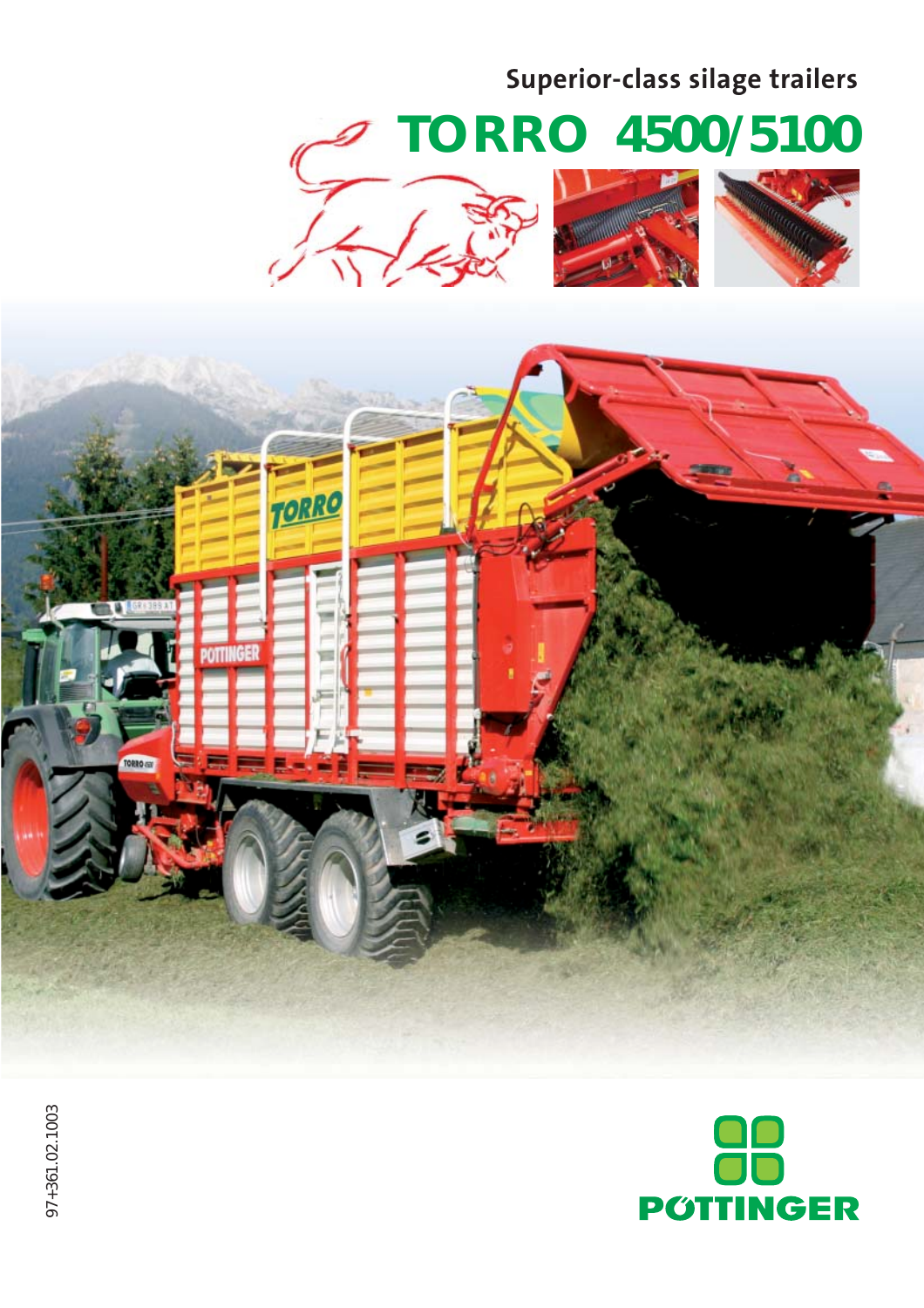${\mathbf A}$  grand name for the new range of superior-class silage trailers available with loading volumes of 45 or 51 m<sup>3</sup>. The TORRO **unites JUMBO technology with lightweight EUROPROFI design in a single product. This new self-loader can be used with tractors from 100 kW (136 horsepower) upwards.**

## **TORRO silage trailer – Built like a b**

The frame is manufactured based on a bolted, 2.1 m wide fine-grained steel construction. A neat detail in the design of the front panel: because the front panel rises up steeply it is possible to unload the trailer with a minimal power requirement. The hydraulically controlled hinged drawbar can be used for high linkages or low-slung tow hitches.

Best possible ground hugging is provided by the suspended pickup which is controlled from both ends. Even large swaths are picked up reliably with the 1.85 m wide pickup. The tines are controlled from both ends of the pickup by hardened steel cam rollers.

The high performance Powermatic loading rotor has a diameter of 800 mm and 8 rows of tines arranged in a helix. The rotor is driven by a sealed wet transmission system.

The chopping system is equipped with the proven individual knife protection system. 39 knives cut to a chopped length of 35 mm, ensuring ruminators are kept happy. The knife bank pivoting system – a unique Pöttinger innovation – is provided as standard. You don't even have to bend down to change or clean the knives.









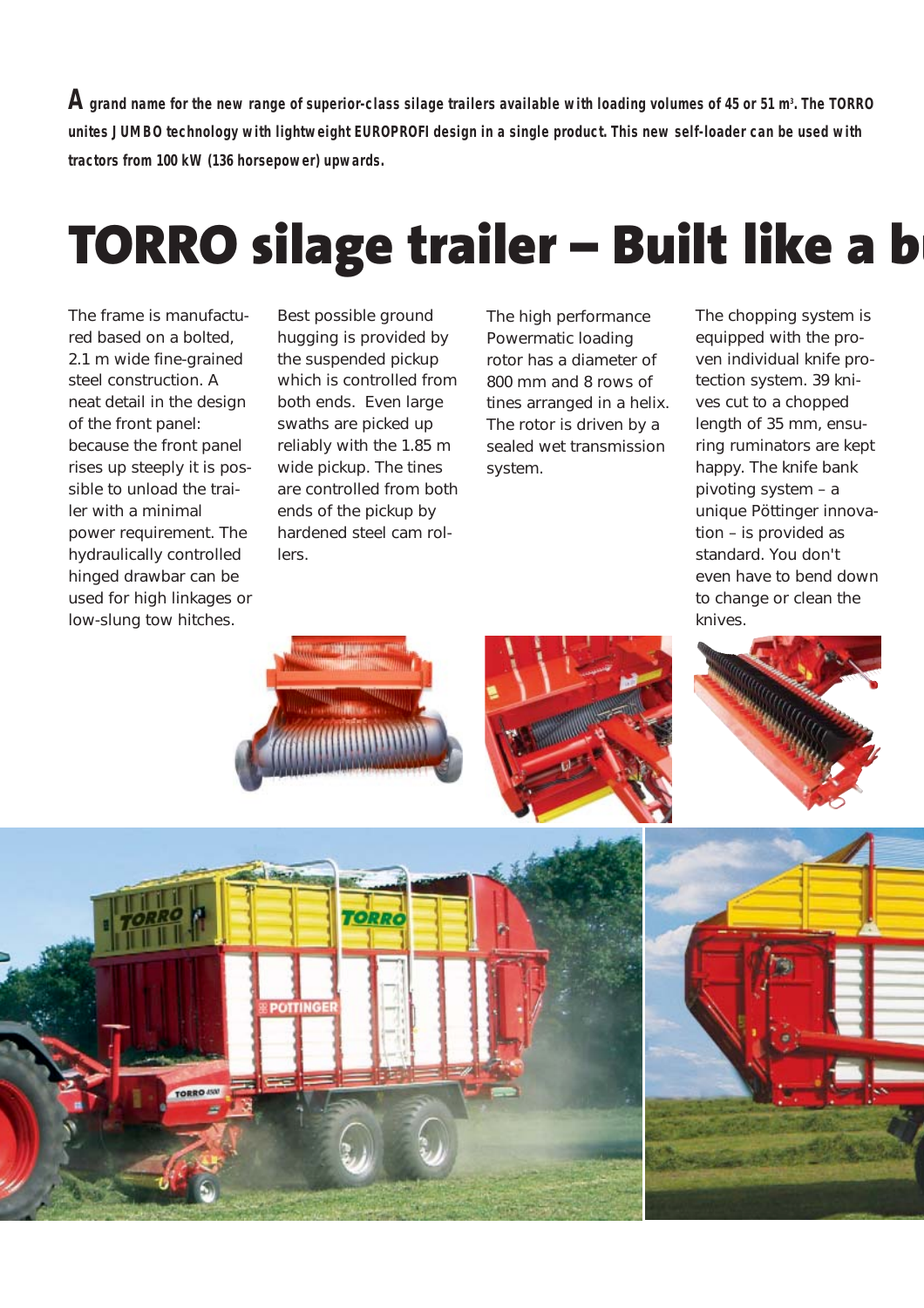

The self-loading wagon is supplied with two discharge beaters as standard. A third beater is also available. The

beater driveline is protected by a cam clutch set to 1200 Nm.

Large 500/60-22.5 12 PR tyres take it easy on the ground and belong to the standard equipment. The TORRO can also be equipped with a trailed axle, which can be engaged using the Power Control operator panel.

#### **clever …**



The latest generation of self-loading wagon operating system - the ISO-BUS job computer with Power Control unit – provides industry-leading comfort. All functions can be controlled from the tractor seat. In addition to the ease of operation, the control system also provides a high level of automatic supervision. An integrated diagnostics system indicates that the machine is ready to roll. Contractors will be especially interested in the automatic operating hours and load counter, and the bus interface for linking the unit to your PC for updating software.